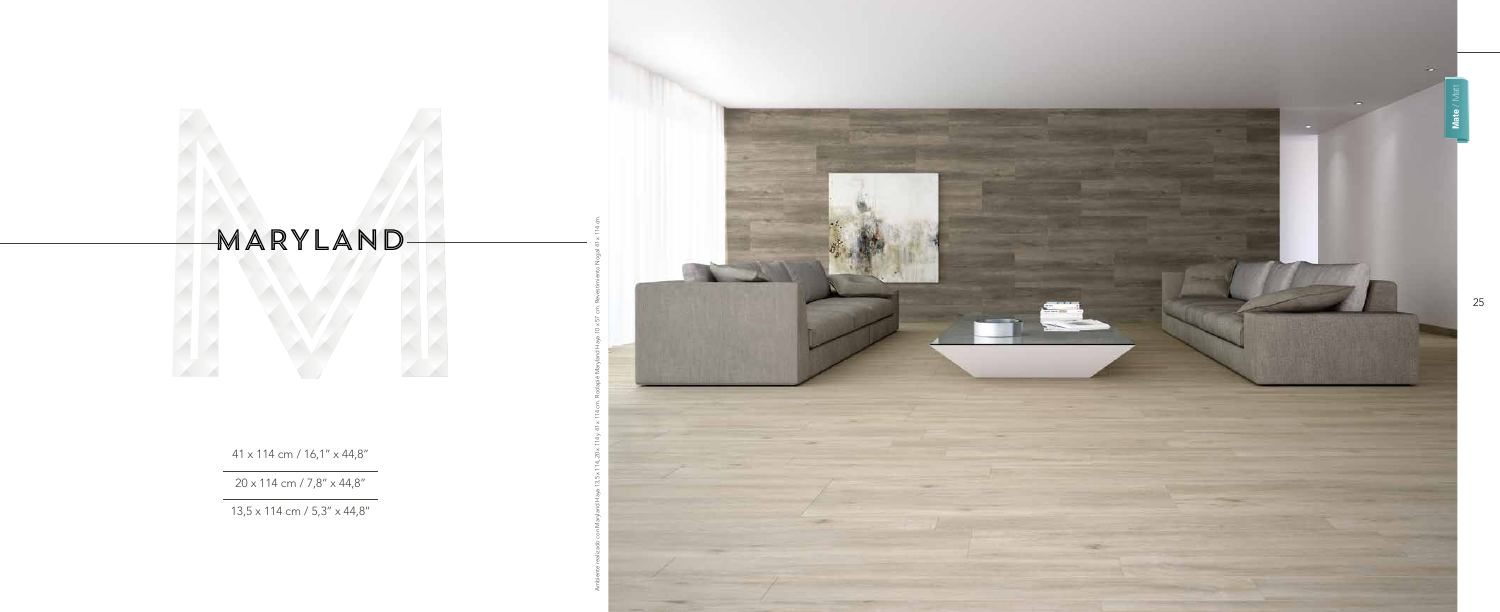27





# MARYLAND

#### 41 x 114 cm / 16,1'' x 44,8'' - 20 x 114 cm / 7,8'' x 44,8'' - 13,5 x 114 cm / 5,3'' x 44,8"

Maryland Natural 20 x 114 cm. P2014L 20 x 114 cm. 20 x 114 cm. 20 x 114 cm. P2014L 20 x 114 cm. P2014L 20 x 114 cm. P2014L 20 x 114 cm.



Maryland Natural Anti-slip 20 x 114 cm.



Maryland Haya 41 x 114 cm.



Maryland Natural 41 x 114 cm. P4114L 41 x 114 cm. 41 x 114 cm. 41 x 114 cm.



Maryland Nogal 20 x 114 cm.



 $\begin{array}{c}\n\hline\n\end{array}$   $\begin{array}{c}\n\hline\n\end{array}$   $\begin{array}{c}\n\hline\n\end{array}$   $\begin{array}{c}\n\hline\n\end{array}$ 



Maryland Haya Anti-slip 20 x 114 cm.

> Maryland Natural 13,5 x 114 cm.

#### **BALDOCER**





Maryland Nogal 13,5 x 114 cm.

Maryland Haya 13,5 x 114 cm.



P2014L

P2014RA





Maryland Nogal P4114L P4114L

P2014RA



PCK 15